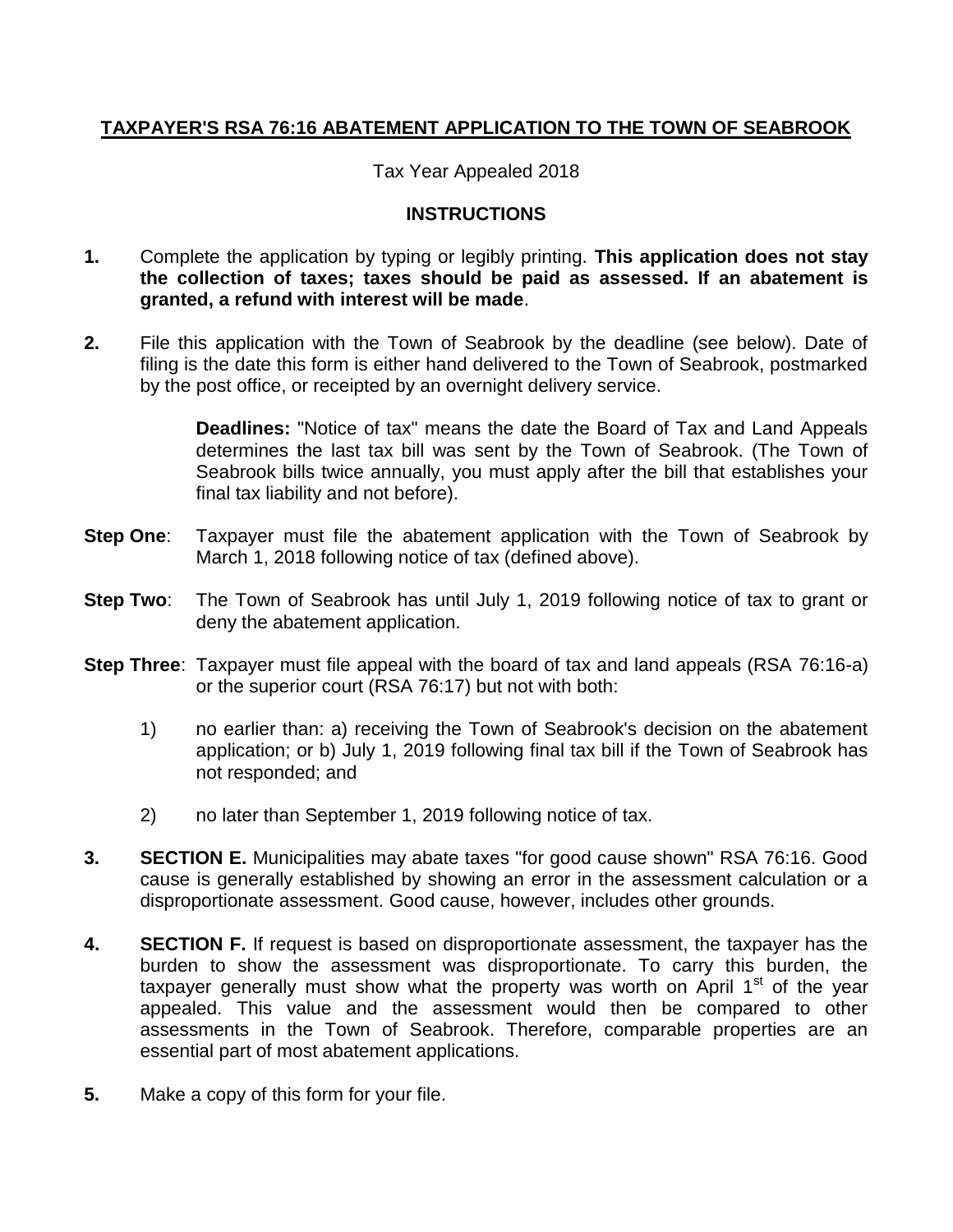| Town File No.  |  |
|----------------|--|
| Taxpayer Name: |  |

#### **RSA 76:16 ABATEMENT APPLICATION TO THE TOWN OF SEABROOK**

#### **SECTION A. Person(s) Applying (Owner/Taxpayer)**

| Name:                     |        |  |
|---------------------------|--------|--|
| Mailing Address:          |        |  |
| Telephone Number: (Work)_ | (Home) |  |

\*If an abatement is granted and taxes have been paid, interest on the abatement must be paid in accordance with RSA 76:17-a. Any interest paid to the taxpayer must be reported by the Town of Seabrook to the Internal Revenue Service; when applicable, funds payable shall be withheld until the Town of Seabrook obtains either the taxpayer's social security number or federal ID number.

#### **SECTION B. Representative if other than Person(s) Applying (must also complete Section A)**

| Name:                                                 |        |
|-------------------------------------------------------|--------|
|                                                       |        |
| Telephone Number: (Work)_____________________________ | (Home) |

# **SECTION C. Property(s) for which Abatement is Sought**

List the parcel identification number and the actual street address and town of each property for which abatement is sought and include a brief description and the assessment.

| Town Parcel ID# | <b>Street Address/Town</b> | Assessment |
|-----------------|----------------------------|------------|
|                 |                            |            |
|                 |                            |            |
|                 |                            |            |
|                 |                            |            |

# **THE TOWN OF SEABROOK DOES NOT REQUIRE AN INVENTORY BLANK.**

#### **SECTION D. Other Property**

List other property in the Town of Seabrook owned by person(s) applying, even if abatements for the other properties have not been sought. The taxpayer's entire real property estate must be considered in determining whether the appealed property is disproportionately assessed.

\_\_\_\_\_\_\_\_\_\_\_\_\_\_\_\_\_\_\_\_\_\_\_\_\_\_\_\_\_\_\_\_\_\_\_\_\_\_\_\_\_\_\_\_\_\_\_\_\_\_\_\_\_\_\_\_\_\_\_\_\_\_\_\_\_\_\_\_\_\_\_\_\_\_\_\_\_\_\_\_\_\_\_\_\_\_\_\_\_\_

\_\_\_\_\_\_\_\_\_\_\_\_\_\_\_\_\_\_\_\_\_\_\_\_\_\_\_\_\_\_\_\_\_\_\_\_\_\_\_\_\_\_\_\_\_\_\_\_\_\_\_\_\_\_\_\_\_\_\_\_\_\_\_\_\_\_\_\_\_\_\_\_\_\_\_\_\_\_\_\_\_\_\_\_\_\_\_\_\_\_

\_\_\_\_\_\_\_\_\_\_\_\_\_\_\_\_\_\_\_\_\_\_\_\_\_\_\_\_\_\_\_\_\_\_\_\_\_\_\_\_\_\_\_\_\_\_\_\_\_\_\_\_\_\_\_\_\_\_\_\_\_\_\_\_\_\_\_\_\_\_\_\_\_\_\_\_\_\_\_\_\_\_\_\_\_\_\_\_\_\_

\_\_\_\_\_\_\_\_\_\_\_\_\_\_\_\_\_\_\_\_\_\_\_\_\_\_\_\_\_\_\_\_\_\_\_\_\_\_\_\_\_\_\_\_\_\_\_\_\_\_\_\_\_\_\_\_\_\_\_\_\_\_\_\_\_\_\_\_\_\_\_\_\_\_\_\_\_\_\_\_\_\_\_\_\_\_\_\_\_\_

**\_\_\_\_\_\_\_\_\_\_\_\_\_\_\_\_\_\_\_\_\_\_\_\_\_\_\_\_\_\_\_\_\_\_\_\_\_\_\_\_\_\_\_\_\_\_\_\_\_\_\_\_\_\_\_\_\_\_\_\_\_\_\_\_\_\_\_\_\_\_\_\_\_\_\_\_\_\_\_\_\_\_\_\_\_\_\_\_\_\_**

Town Parcel ID# Street Address/Town Assessment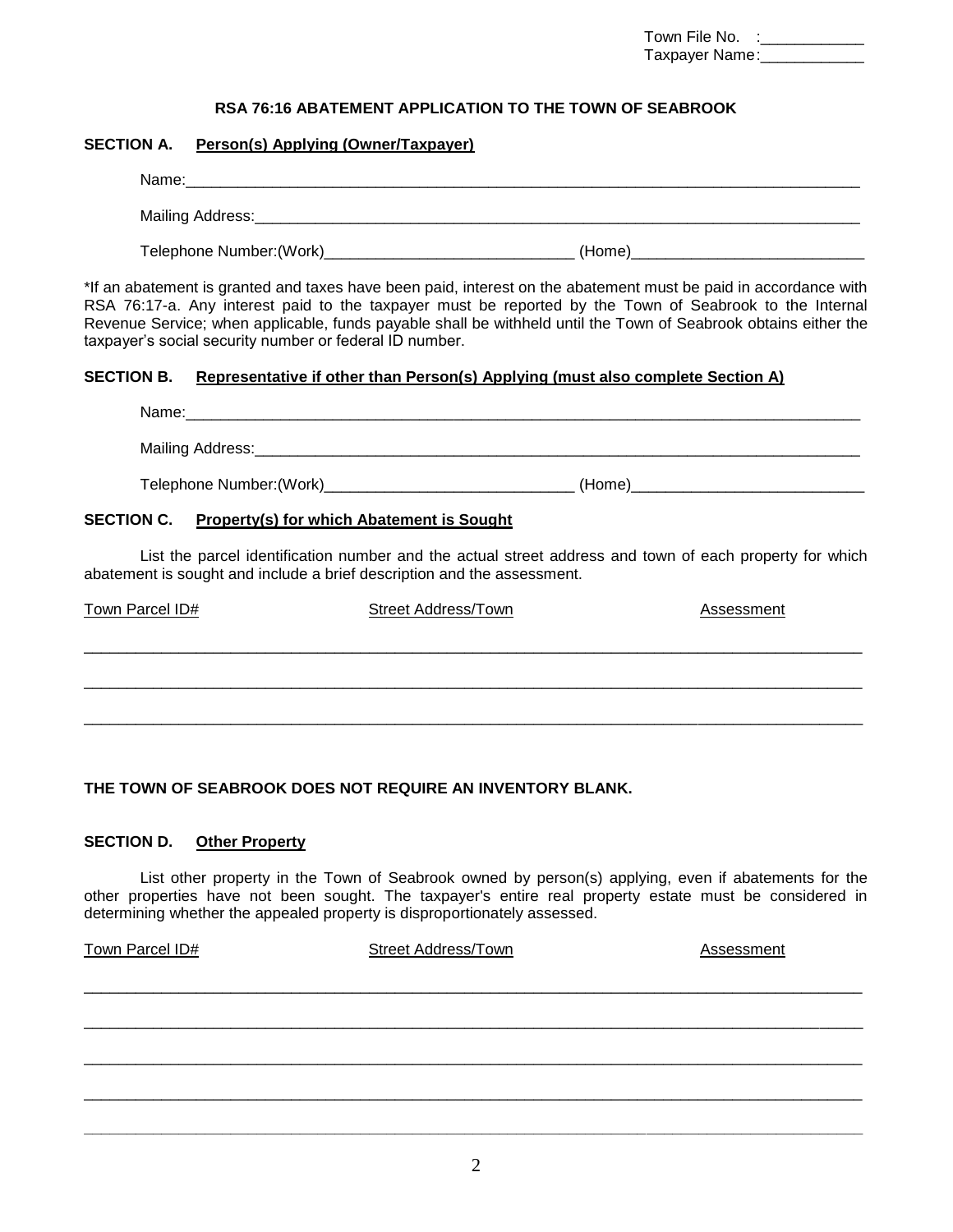# **SECTION E. Reasons for Abatement Application**

An abatement may be granted for "good cause shown." Generally, this means a disproportionate assessment or an assessment based on an error. It can also include other reasons. This form is based on a disproportionate or erroneous assessment. If your request is based on other reasons, please state them with specificity. If the application is based on a disproportionate assessment, the taxpayer has the burden to prove disproportionality. Therefore, state with specificity all of the reasons supporting your application. Statements such as "taxes too high," "disproportionately assessed" or "assessment exceeds market value" are insufficient.

Generally, specificity requires the taxpayer to present material on the following (all may not apply):

- 1) **physical data** -- incorrect description or measurement of property;
- 2) **market data** -- the property's value on the **April 1, 2018,** assessment date, supported by comparable sales, income analysis or a professional opinion of value; and/or
- 3) **assessment data** -- the property's assessment exceeds the general level of assessment shown by comparing the property's assessment with assessments on other properties in the Town of Seabrook.

Attach additional sheets if needed. Note: If you have an appraisal or other documentation, please submit it with this application.

\_\_\_\_\_\_\_\_\_\_\_\_\_\_\_\_\_\_\_\_\_\_\_\_\_\_\_\_\_\_\_\_\_\_\_\_\_\_\_\_\_\_\_\_\_\_\_\_\_\_\_\_\_\_\_\_\_\_\_\_\_\_\_\_\_\_\_\_\_\_\_\_\_\_\_\_\_\_\_\_\_\_\_\_\_\_\_\_\_\_

\_\_\_\_\_\_\_\_\_\_\_\_\_\_\_\_\_\_\_\_\_\_\_\_\_\_\_\_\_\_\_\_\_\_\_\_\_\_\_\_\_\_\_\_\_\_\_\_\_\_\_\_\_\_\_\_\_\_\_\_\_\_\_\_\_\_\_\_\_\_\_\_\_\_\_\_\_\_\_\_\_\_\_\_\_\_\_\_\_\_

\_\_\_\_\_\_\_\_\_\_\_\_\_\_\_\_\_\_\_\_\_\_\_\_\_\_\_\_\_\_\_\_\_\_\_\_\_\_\_\_\_\_\_\_\_\_\_\_\_\_\_\_\_\_\_\_\_\_\_\_\_\_\_\_\_\_\_\_\_\_\_\_\_\_\_\_\_\_\_\_\_\_\_\_\_\_\_\_\_\_

\_\_\_\_\_\_\_\_\_\_\_\_\_\_\_\_\_\_\_\_\_\_\_\_\_\_\_\_\_\_\_\_\_\_\_\_\_\_\_\_\_\_\_\_\_\_\_\_\_\_\_\_\_\_\_\_\_\_\_\_\_\_\_\_\_\_\_\_\_\_\_\_\_\_\_\_\_\_\_\_\_\_\_\_\_\_\_\_\_\_

\_\_\_\_\_\_\_\_\_\_\_\_\_\_\_\_\_\_\_\_\_\_\_\_\_\_\_\_\_\_\_\_\_\_\_\_\_\_\_\_\_\_\_\_\_\_\_\_\_\_\_\_\_\_\_\_\_\_\_\_\_\_\_\_\_\_\_\_\_\_\_\_\_\_\_\_\_\_\_\_\_\_\_\_\_\_\_\_\_\_

\_\_\_\_\_\_\_\_\_\_\_\_\_\_\_\_\_\_\_\_\_\_\_\_\_\_\_\_\_\_\_\_\_\_\_\_\_\_\_\_\_\_\_\_\_\_\_\_\_\_\_\_\_\_\_\_\_\_\_\_\_\_\_\_\_\_\_\_\_\_\_\_\_\_\_\_\_\_\_\_\_\_\_\_\_\_\_\_\_\_

#### On April 1, 2018, the fair market value of the property(s) was \$

#### **SECTION F(1). Sales and/or Assessment Comparisons**

List the properties you are relying upon to show over-assessment of your property. (Attach additional sheets if necessary).

| Town Parcel ID# | <b>Street Address</b> | Sale Price | Date of Sale | <b>Assessment</b> |
|-----------------|-----------------------|------------|--------------|-------------------|
|                 |                       |            |              |                   |
|                 |                       |            |              |                   |
|                 |                       |            |              |                   |
|                 |                       |            |              |                   |
|                 |                       |            |              |                   |
|                 |                       |            |              |                   |